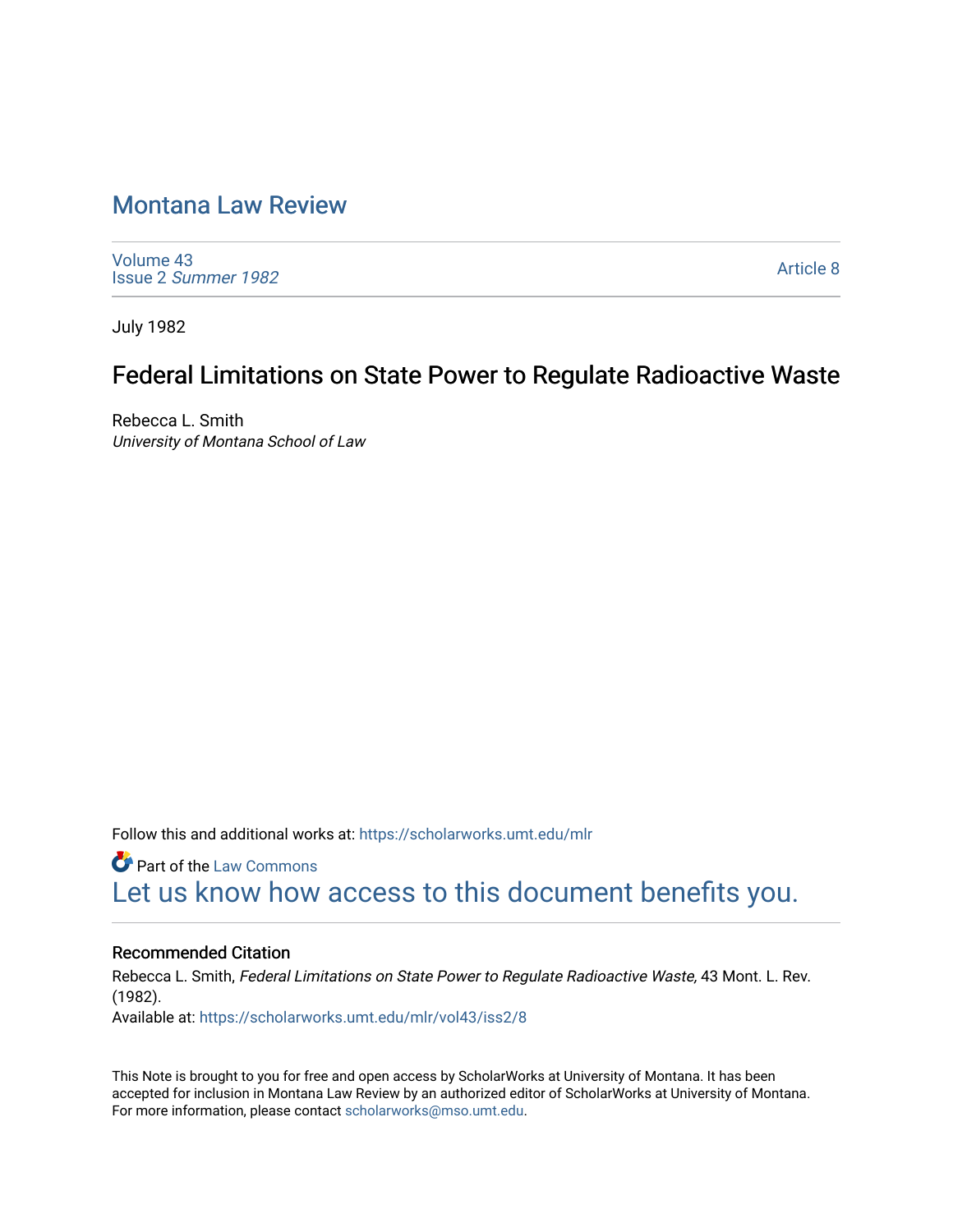## **FEDERAL LIMITATIONS ON STATE POWER TO REGULATE RADIOACTIVE WASTE**

## **Rebecca L. Smith**

## **I. INTRODUCTION**

In November of **1980** Washington State voters adopted Initiative **383** which enacted the Radioactive Waste Storage and Transportation Act of **1980. By** this Act Washington sought to ban the storage within its borders of all non-medical radioactive waste generated outside Washington, and to ban the transportation of this type of waste to any storage site in Washington.' The Act did not restrict transportation for storage or storage of radioactive waste generated within Washington. Nor did it seek to ban the transportation of radioactive waste through Washington for use or storage elsewhere. The Act purported to protect the health and safety of Washington citizens.2 Several groups filed actions in United States District Court for the Eastern District of Washington challenging the constitutionality of the Act. The court joined these actions in *Washington State Building and Construction v. Speilman,3* in which the court considered the plaintiffs' motions for summary judgment.

Montana has also enacted a statute that totally prohibits the disposal of byproduct material,<sup>4</sup> special nuclear material,<sup>5</sup> or large quantity radioactive material<sup>6</sup> within Montana.<sup>7</sup> This statute does not distinguish between waste generated within or without Mon-

**3. 518** F. Supp. **928 (E.D.** Wash. **1981).**

**4. MONTANA CODE ANNOTATED** [hereinafter cited as **MCA]** § **75-3-103(1) (1981)** defines byproduct materials as any material made radioactive **by** exposure to the process of producing or utilizing special nuclear material, or tailings produced **by** extraction of uranium or thorium from source material.

**5. MCA** § **75-3-103(10) (1981)** defines special nuclear material as plutonium, uranium or any other material which the United States Nuclear Regulatory Commission determines to be special nuclear material.

**6. MCA** § **75-3-103(6) (1981)** defines large quantity radioactive material as that quantity of radioactive material defined in 49 CFR **173.389(b).**

**7. MCA** § **75-3-302 (1981).** This statute excepts some byproduct material provided that the material was being or had been lawfully disposed of within Montana upon the Published by Gather at the statute. 1982

**<sup>1. 1981</sup>** WASH. **LEGIS.** SERV. **CHAPrER 1,** §§ **3,** 4 (West).

<sup>2.</sup> **1981** WASH. LEGIS. SERV. CHAPTER **1,** § **1** (West). This section provides:

Transporting, handling, storing, or otherwise caring for radioactive waste presents a hazard to the health, safety, and welfare of the individual citizens of the State of Washington **....** The burdens and hazards posed **by** increasing the volume of radioactive wastes transported, handled, stored or otherwise cared for in this state **by** the importation of such wastes from outside this state is not a hazard the state government may reasonably ask its citizens to bear.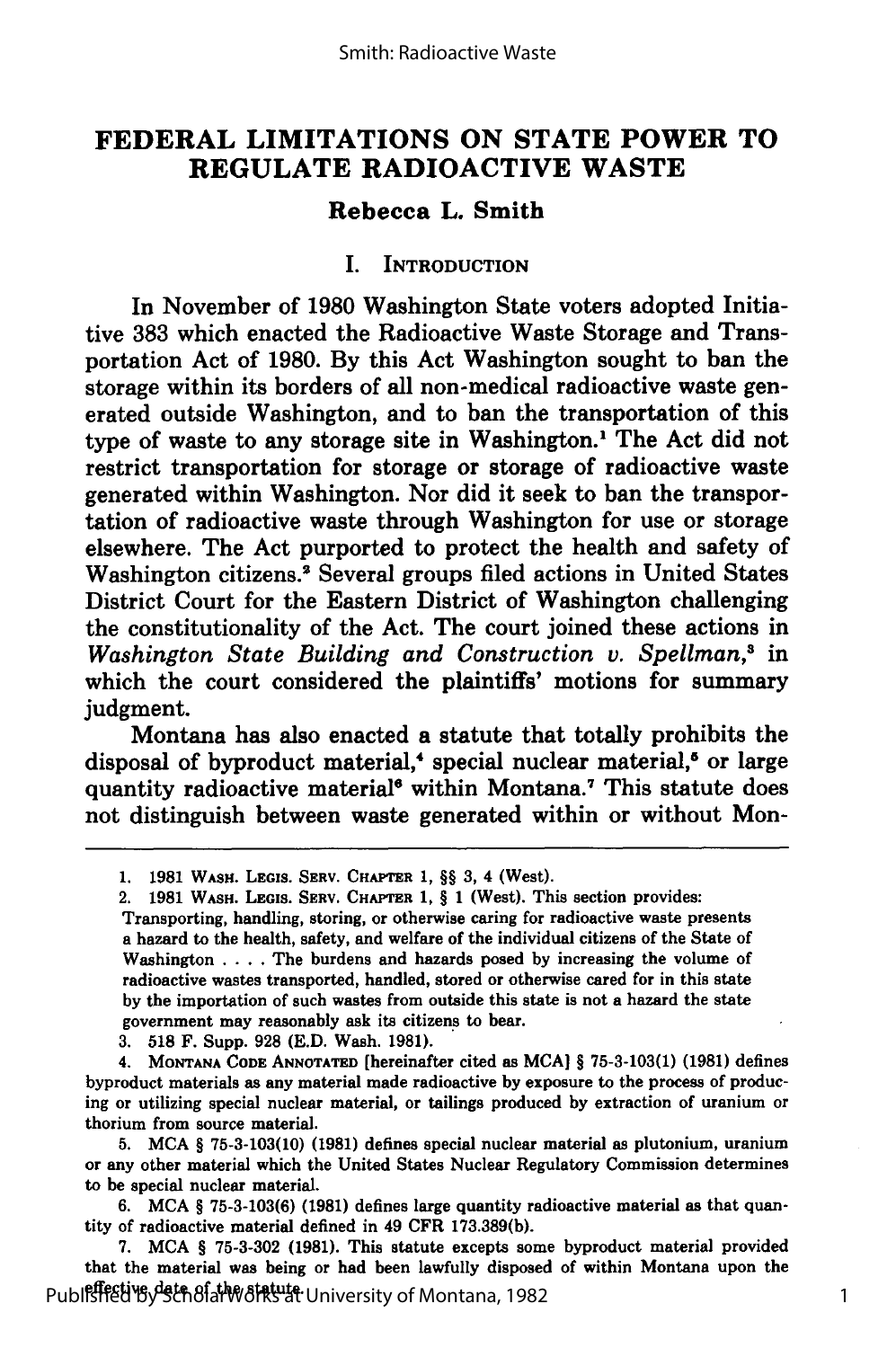tana. Another Montana statute prohibits the manufacture, use, production or transportation of any source of radiation unless one obtains a license to do so from the state radiation control agency.<sup>8</sup> The City of Missoula, Montana, adopted an ordinance in 1980 that restricts the transportation of radioactive material within the city limits.<sup>9</sup> In light of these laws, Montanans should take special interest in the *Spellman* decision.

In *Spellman* plaintiffs contended that the Washington Act violated the supremacy, commerce, war powers and property clauses of the United States Constitution. Since plaintiffs' attacks focused primarily on the supremacy and commerce clauses, this discussion will summarize the court's analysis of these clauses.

## II. SUPREMACY CLAUSE

The supremacy clause provides that the laws of the United States enacted pursuant to constitutional authority are the supreme law of the land.10 This clause preempts state laws to the extent that they conflict with federal law." Although the Supreme Court has rejected any rigid verbal formula as determinative of preemption, the Court has developed a series of tests that courts may use in ascertaining whether state statutes violate the supremacy clause.

A court may find that the supremacy clause preempts a state law when federal regulation of any subject is so detailed and pervasive that a reasonable person may infer that Congress intended to preclude any state from regulating the subject.<sup>12</sup> A court may also find a state law violative of the supremacy clause if it "stands as an obstacle to the accomplishment and execution of the full purposes and objectives of Congress."<sup>13</sup> This test has evolved to include a three-pronged inquiry: **(1)** pervasiveness of a federal regulatory scheme; (2) federal occupation of the field as necessitated by the need for national uniformity; **(3)** danger of conflict between state laws and the administration of a federal program.<sup>14</sup> A court may not infer that Congress intended a federal statute to supersede the exercise of state power unless Congress has expressed a clear intent

- **13.** Hines v. Davidowitz, **312** U.S. **52, 67** (1941).
- 14. Pennsylvania v. Nelson, **350** U.S. 497, **502-05 (1956).**

**<sup>8.</sup>** MCA § 75-3-404(2) **(1981).**

**<sup>9.</sup>** Missoula, Mont., Ordinance 2104 (Feb. 4, 1980); amend. Ordinance **2181** (Dec. 22, **1980).**

**<sup>10.</sup>** U.S. **CONST.** art. VI, cl. 2.

<sup>11.</sup> McCulloch v. Maryland, 17 U.S. 316, 406 **(1819).**

<sup>12.</sup> Rice v. Santa Fe Elevator Corp., **331** U.S. **218, 230** (1947); *see also* City of Burbank v. Lockheed Air Terminal, Inc., 411 U.S. 624, **633-34 (1973).**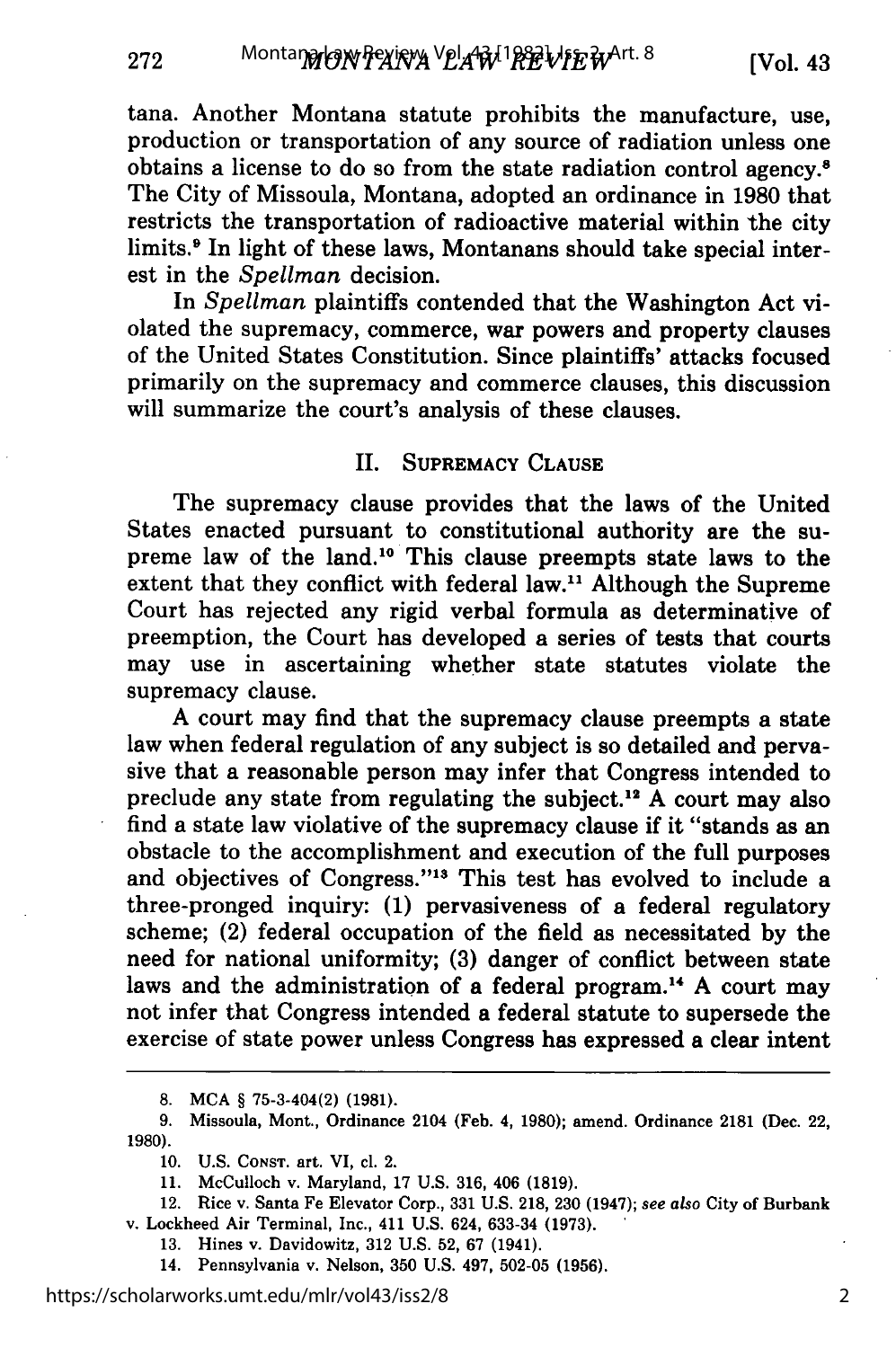to preempt state law.<sup>15</sup>

Several federal statutes govern the disposal and transportation of radioactive materials. An examination of these statutes will provide a basis for a determination of whether federal regulation preempts a state effort to regulate transportation or disposal of radioactive materials.

## A. *Atomic Energy Act of 1954*

The Atomic Energy Act of 1954 authorizes the Nuclear Regulatory Commission  $(NRC)^{16}$  to regulate byproduct material<sup>17</sup> and special nuclear material.<sup>18</sup> The NRC regulates most radioactive waste since most of this waste consists of byproduct material.<sup>19</sup> Section 274 of the Atomic Energy Act authorizes the NRC to enter into agreements with the governor of any state to transfer regulation of byproduct, source, and special nuclear materials to the state.<sup>20</sup> This provision and its legislative history clearly imply that Congress intended to preempt state regulation of radioactive material, except pursuant to a turnover agreement between the NRC and a state. $21$ 

## *B. Energy Reorganization Act of 1974 and Department of Energy Organization Act*

The Energy Reorganization Act of 1974 authorizes the NRC to license and regulate facilities of the Energy Research and Development Administration (ERDA) used for receipt and storage of highlevel radioactive wastes generated by ERDA research activities or activities licensed under the Atomic Energy Act.<sup>22</sup> The Depart-

<sup>15.</sup> Cloverleaf Butter Co. v. Patterson, 315 U.S. 148, 156 (1942); *accord,* New York State Dep't of Social Servs. v. Dublino, 413 U.S. 405, 413 (1973).

<sup>16.</sup> The Energy Reorganization Act of 1974 abolished the old Atomic Energy Commission and transferred its functions to the Nuclear Regulatory Commission. 42 U.S.C. **§§** 5814, 5841 (1976, Supp. 11 1978 & Supp. III 1979).

<sup>17. 42</sup> U.S.C. **§§** 2111-2114 (1976, Supp. II 1978 & Supp. III 1979). The Act defines byproduct material as any material made radioactive by exposure to the process of producing or utilizing special nuclear material, or tailings produced **by** extraction of uranium or thorium ore from source material. *Id. §* 2014(e).

**<sup>18.</sup>** *Id. §§* **2071-2078.** The Act defines special nuclear material as plutonium, uranium or any other material which the Commission determines to be special nuclear material. *Id. §* 2014(aa) **(1976).**

<sup>19.</sup> *See* Harris C'ty, Tex. v. United States, 292 F.2d 370 (5th Cir. 1961); *accord,* City of Britain, Conn. v. AEC, 308 F.2d 648 (D.C. Cir. 1962).

<sup>20. 42</sup> U.S.C. § 2021(b) (1976).

<sup>21.</sup> **S.** REP. No. 870, 86th Cong., 1st Sess., *reprinted in* 1959 U.S. **CODE** CONG. & **AD.** NEws 1872-83.

<sup>22. 42</sup> U.S.C. **§§** 5801-5891 (1976, Supp. II 1978 & Supp. **III** 1979). Published by ScholarWorks at University of Montana, 1982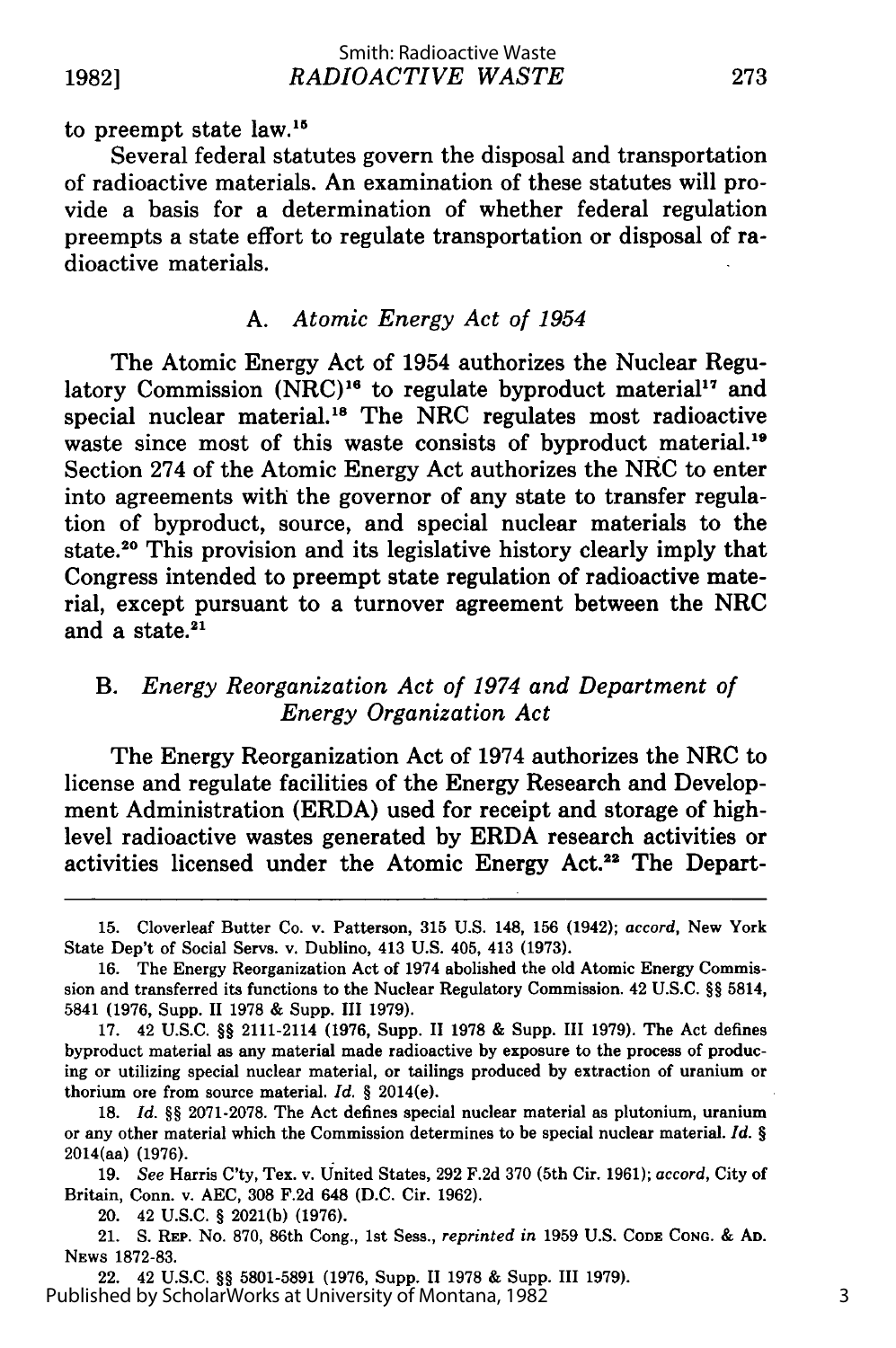ment of Energy Organization Act gives the Department of Energy (DOE) express authority over management, storage and disposal of all nuclear wastes.<sup>23</sup> This Act also transfers functions previously delegated to ERDA to DOE.<sup>24</sup>

## *C. Transportation Safety Act of 1974*

Title I of the Transportation Safety Act is known as the Hazardous Materials Transportation Act.<sup>25</sup> This Act authorizes the Secretary of Transportation to designate materials, including radioactive materials, as hazardous and to issue regulations for the safe transportation in commerce of these hazardous materials.<sup>26</sup> This Act also provides that the Secretary of Transportation may determine that a state law governing transportation of hazardous materials is not preempted if it affords an equal or greater level of protection to the public and does not unreasonably burden commerce.<sup>27</sup> Therefore, this Act indicates a congressional intent to partially preempt state regulation in this area.

## D. *Uranium Mill Tailings Radiation Control Act of 1978*

This Act authorizes the Secretary of Energy to enter into agreements with states to remedy problems associated with sites containing residual uranium mill tailings and other radioactive waste generated by the processing of uranium **ore.28** DOE may enter into turnover agreements with states authorizing states to license and regulate uranium mill tailings.<sup>29</sup>

## *E. Low-Level Radioactive Waste Policy of 1980*

This Act places responsibility with each state for providing capacity either within or outside that state for disposal of low-level radioactive waste generated within that state's borders.<sup>30</sup> This Act recognizes that low-level radioactive waste can be most safely and effectively managed on a regional basis.<sup>31</sup> In this Act, Congress au-

274

**<sup>23.</sup>** *Id.* **§** 7133(a)(8).

<sup>24.</sup> *Id.* **§ 7151.**

<sup>25. 49</sup> U.S.C. **§§** 1801-1812 (1976, Supp. **11** 1978 & Supp. III 1979).

**<sup>26.</sup>** *Id.* **§§** 1803-1804.

**<sup>27.</sup>** *Id. §* **1811.**

<sup>28. 42</sup> U.S.C. **§§** 7913-7923 (Supp. **11** 1978 & Supp. III 1979).

<sup>29.</sup> *Id.* **§** 2021(o).

<sup>30. 42</sup> U.S.C. **§** 2021d(a)(1)(A) (Supp. IV 1980). The Act defines low-level radioactive waste as radioactive waste, trans-uranic waste, spent nuclear fuel or byproduct material. *Id.* § 2021b(2).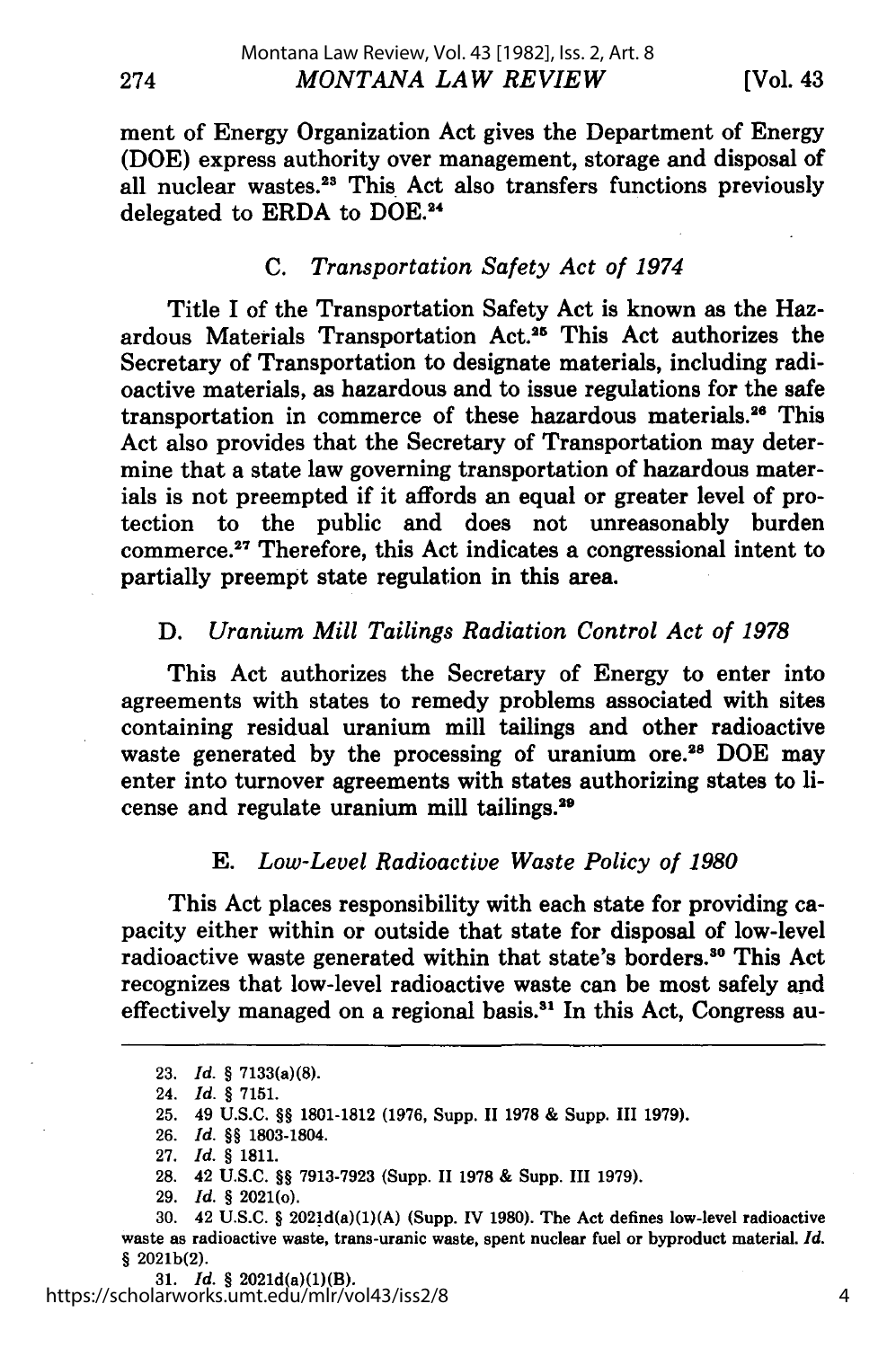thorizes the states to enter into interstate compacts to provide for establishment and operation of regional disposal facilities for lowlevel radioactive waste.<sup>32</sup> After January 1, 1986, any compact approved by Congress may restrict the use of regional disposal facilities to low-level waste generated within the region.<sup>33</sup>

These provisions indicate a congressional intent to place responsibility for low-level radioactive waste disposal with each state. If any state does not provide for disposal of low-level radioactive waste generated within its borders by January 1, 1986, that state could be denied access to other regions' disposal sites.<sup>34</sup> Most radioactive waste, however, consists of byproduct material,<sup>35</sup> which is specifically exempted from this Act.<sup>36</sup> Under the Atomic Energy Act and the Department of Energy Organization Act, the NRC and DOE maintain primary authority to regulate disposal of radioactive waste.<sup>37</sup>

This web of federal law indicates a congressional intent to preclude state regulation of either radioactive waste disposal or transportation except when Congress has expressly ceded regulatory authority to the states.

### III. COMMERCE **CLAUSE**

The Constitution grants to Congress the power to regulate interstate commerce.<sup>38</sup> Under the supremacy clause, if Congress has enacted legislation pursuant to the commerce clause, a state is precluded from enacting any conflicting legislation.<sup>39</sup> In the absence of federal legislation, the commerce clause precludes any state from obstructing the free flow of interstate commerce unless a state law serves a legitimate state interest and is applied in a nondiscriminatory manner.40 In determining whether a state law serves a legitimate state interest, the Supreme Court will balance the need for uniform national regulation against the putative state interest.<sup>41</sup>

36. 42 U.S.C. § 2021b(2) (Supp. IV 1980).

38. U.S. **CONST.** art. I, § **8,** cl. **3.**

**39. U.S. CONST.** art. VI, cl. 2. *See also* Cooley v. Board of Wardens, **53 U.S. 299 (1851);** Willson v. Black-Bird Creek Marsh Co., **27 U.S.** 245 **(1829);** Gibbons v. Ogden, 22 **U.S. 1** (1824).

40. Raymond Motor Transp., Inc. v. Rice, 434 **U.S.** 429, 440 **(1978).**

41. Southern Pacific v. Arizona, **325 U.S. 761, 775-76** (1945); *accord,* Bibb v. Navajo Freight Line, **359 U.S. 520, 529 (1959);** Raymond Motor Transp., Inc., 434 **U.S.** 429, 440 **(1978).** Published by ScholarWorks at University of Montana, 1982

**<sup>32.</sup>** *Id. §* 2021d(a)(2)(A). **33.** *Id.* §2021d(a)(2)(B).

<sup>34.</sup> *Id.*

<sup>35.</sup> *See supra* note **18.**

<sup>37.</sup> *See supra* notes 14, 15, 21 and 22.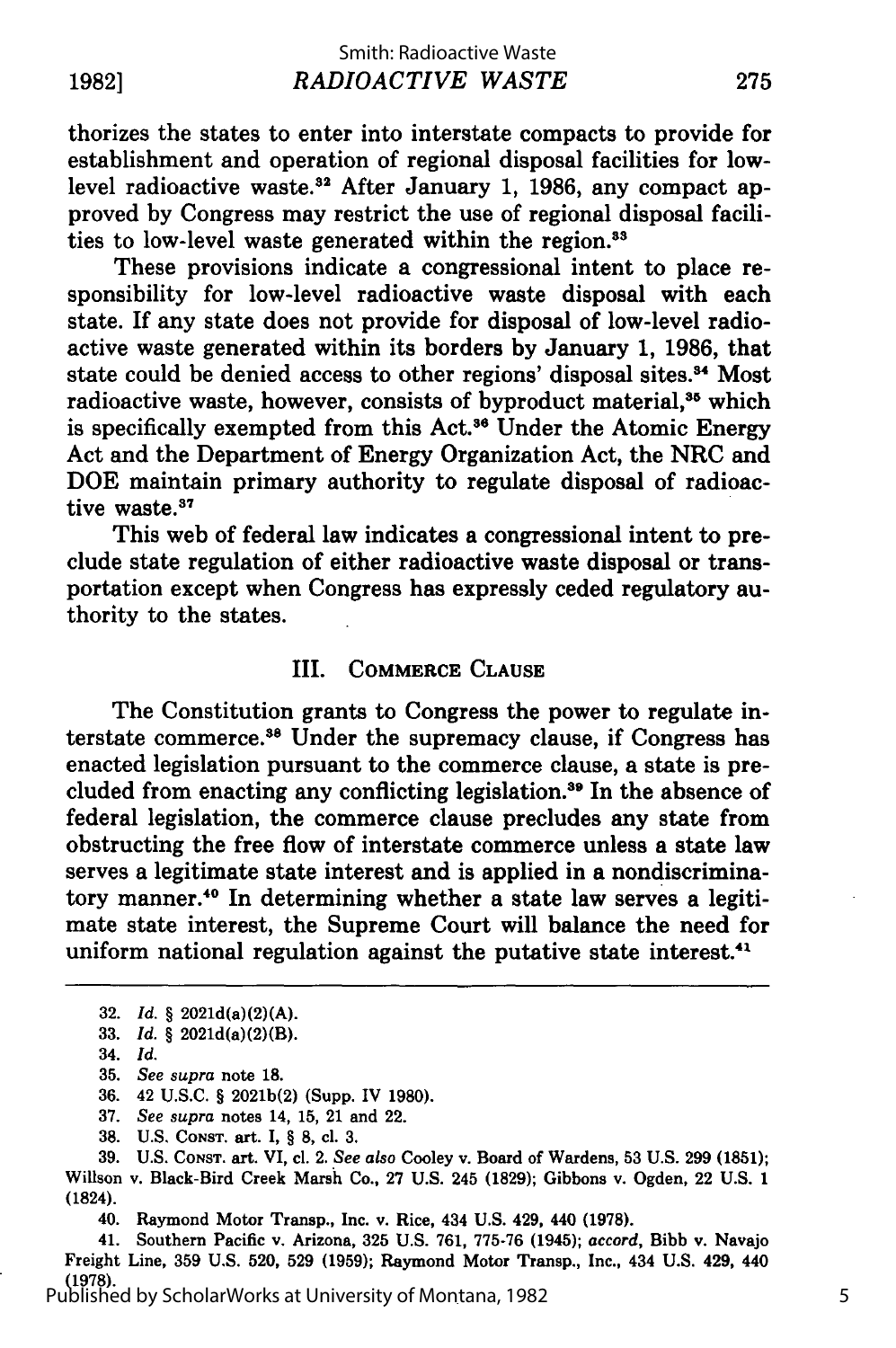#### *MONTANA LAW REVIEW*

[Vol. 43

The Supreme Court established standards for balancing these interests in *Pike v. Bruce Church, Inc. <sup>42</sup>*Under the *Pike* standards the court determines: (1) as a threshold issue, whether the state law regulates evenhandedly; (2) whether the state law effectuates a legitimate local public purpose; and (3) whether the state law has only an incidental effect on interstate commerce.<sup>43</sup> If the court answers each issue affirmatively, the court will uphold the state law unless the burden that it imposes on commerce is clearly excessive in relation to the putative local benefits.<sup>44</sup>

A state law discriminates on its face against interstate commerce if it overtly blocks the flow of commerce at its borders based on the origin of transported substances.<sup>45</sup> A court may invalidate a state statute based on this facial discrimination.<sup>46</sup> Even if a court does not invalidate a statute based solely on facial discrimination, this discrimination invokes the strictest scrutiny of any purported legitimate local purpose and of the absence of nondiscriminatory alternatives.47

## IV. **THE SPELLMAN HOLDING**

In *Spellman* the court invalidated the Washington Act as violative of the supremacy and commerce clauses of the United States Constitution, and granted plaintiffs' motions for summary judgment.48

The court held that, under the supremacy clause, federal law preempted the Washington Act because the pervasive federal statutory schemes for regulation of radioactive waste demonstrated a congressional intent that the "transportation and storage of all materials which pose radiation hazards would be regulated **by** the federal government except when jurisdiction was expressly ceded to the states."<sup>49</sup>

After finding that radioactive waste fits the definition of "commerce" for constitutional purposes<sup>50</sup> and that the Washington Act was clearly a regulatory **measure,51** the court held the Act violative

43. *Id.*

276

44. *Id.*

46. *Id.*

- 49. *Id.* at 931.
- 50. *Id.* at 933.

<sup>42. 397</sup> U.S. 137, 142 (1970).

<sup>45.</sup> Philadelphia v. New Jersey, 437 U.S. 617, 624 (1978).

<sup>47.</sup> Hughes v. Oklahoma, 441 U.S. 322, 337 (1979).

<sup>48.</sup> Spellman, 518 F. Supp. at 935.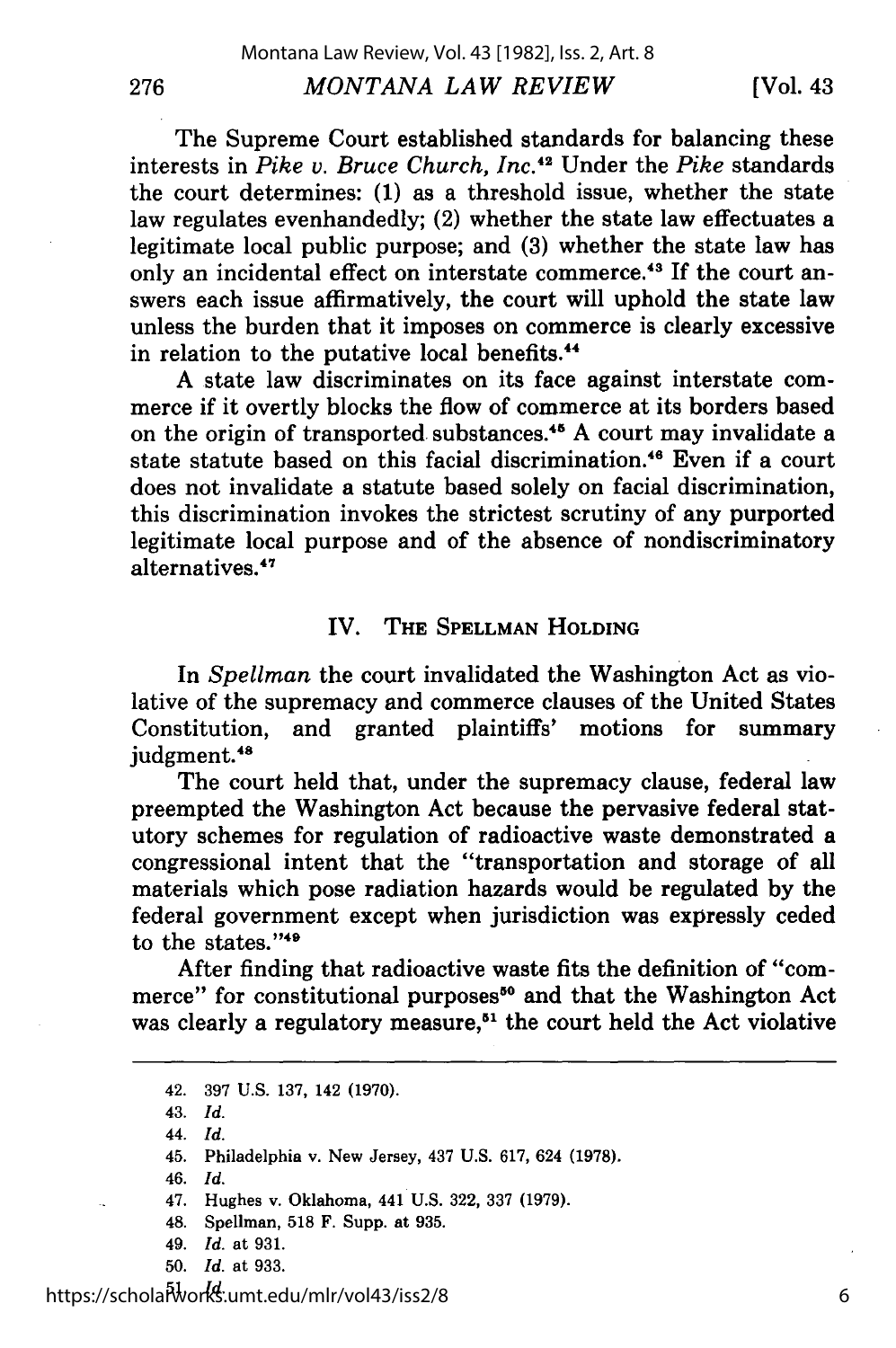of the commerce clause.<sup>52</sup>

In its commerce clause analysis the court first held that since Congress has established a pervasive scheme to regulate this area of commerce, the supremacy clause preempted the Washington Act.<sup>53</sup> The court further held that even in the absence of this pervasive federal regulatory scheme, the Act still violated the commerce clause since it did not meet any of the standards established in *Pike.5 "* Reviewing the *Pike* standards the court held that: **(1)** the Act discriminated on its face since it overtly blocked the flow of interstate commerce at Washington's borders on the basis of origin;55 (2) the Act did not effectuate a legitimate local purpose since the defendants "failed to present evidence that non-medical radioactive waste, transported and stored in compliance with federal regulations, is dangerous to the health and safety of the citizens of the State of Washington"; 56 and (3) the Act would "clearly" have more than an incidental effect on interstate commerce since the Act would aggrevate the national problem of reduction in radioactive waste disposal sites.<sup>67</sup>

## V. **CONCLUSION**

The *Spellman* court had little trouble in holding the Washington Act unconstitutional, primarily because of the Act's rather blatant violations of the supremacy and commerce clauses. The significance of the *Spellman* decision lies in its utility as a basic guide to the constitutionality of other enactments in the area of radioactive waste regulation. For example, although Montana's statutes in this area differ significantly from the Washington Act, *Spellman* reveals that Montana's enactments are open to similar constitutional attacks. Montana law totally prohibits disposal of byproduct material, special nuclear material and large quantity radioactive material within Montana.58 In addition, Montana law prohibits the manufacture, use, production or transportation of nuclear material within Montana without a license to do so from the state radiation control agency.<sup>59</sup> Montana has not entered into any turnover agreements with the NRC under section 274 of the Atomic Energy Act

**52.** *Id.*

**55.** *Id.*

- **57.** *Id.*
- 58. *See supra* note 7.
- 59. *See supra* note **8.**

Published by ScholarWorks at University of Montana, 1982

**<sup>53.</sup>** *Id.* 54. *Id.* at 934.

**<sup>56.</sup>** *Id.* at **935.**